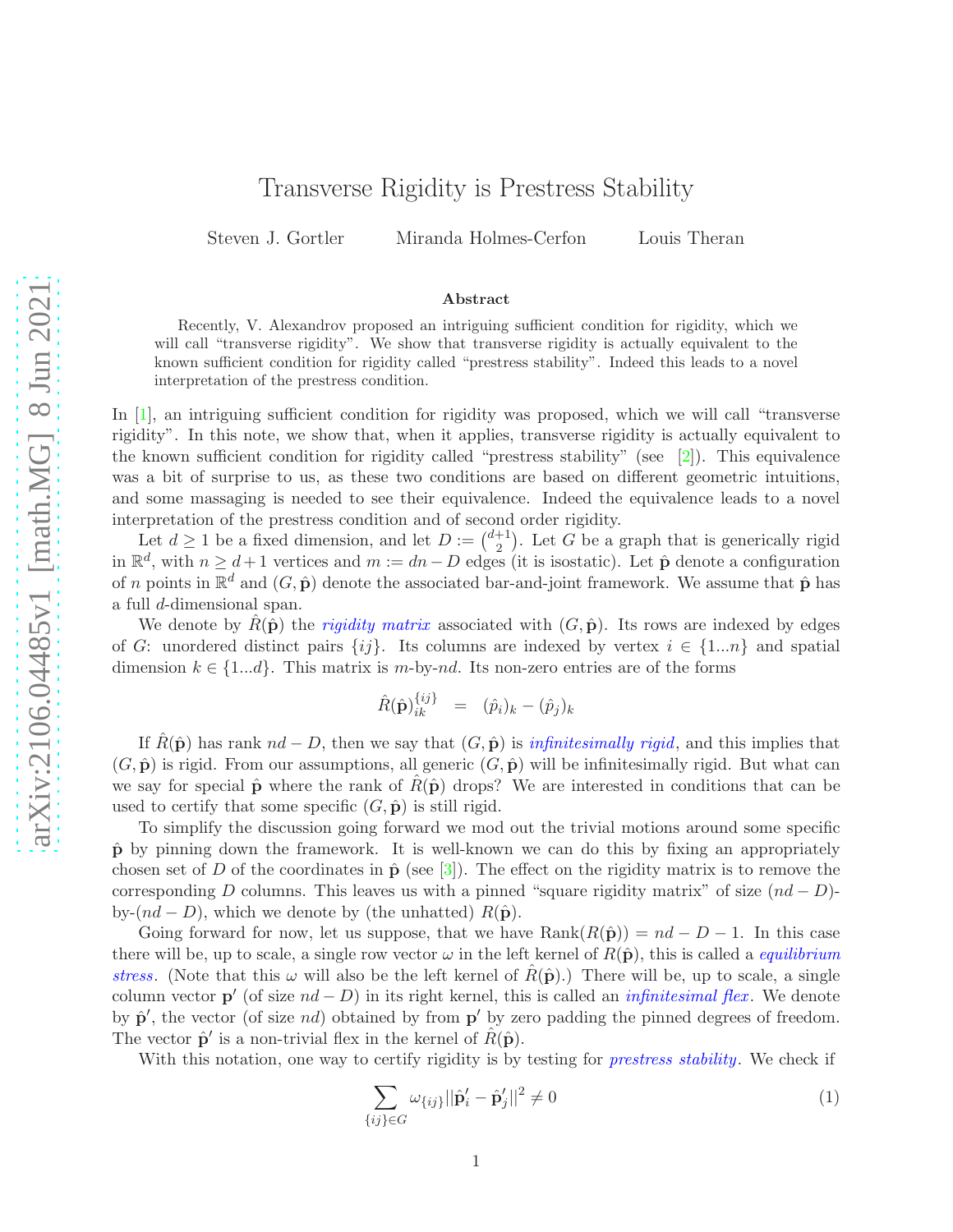If the condition [\(1\)](#page-0-0) holds, then  $(G, \hat{\mathbf{p}})$  is prestress stable and hence rigid [\[2](#page-3-1), Eq. (1), Props. 3.4.2 and 3.3.2]. We note that there is another related notion called "second-order" rigidity, but it coincides with prestress stability when a framework has either one infinitesimal flex or one stress [\[2](#page-3-1), Cor. 5.3.1].

Alexandrov describes another rigidity test which we explain next. The basic idea is that if there were a finite (pinned) flex  $\hat{\mathbf{p}}(t)$  of G, starting at  $\hat{\mathbf{p}}(0) = \hat{\mathbf{p}}$ , then during the flex the rigidity matrix would have to stay singular. Note that the singularity condition is

$$
\det(R(\hat{\mathbf{p}}(t))) = 0
$$

Differentiating wrt t at  $t = 0$ , applying the chain rule, and then using the fact that the time derivative of  $\hat{\mathbf{p}}(t)$  corresponds to an infinitesimal flex, we would get

$$
d[\det(R(\hat{\mathbf{p}}))] \mathbf{p}' = 0
$$

Here  $d[f]$  is the  $nd - D$  row vector representing the partials of f with respect to the  $nd - D$  free variables in  $\hat{p}$ . Thus a sufficient condition for rigidity is

<span id="page-1-0"></span>
$$
d[\det(R(\hat{\mathbf{p}}))] \mathbf{p}' \neq 0 \tag{2}
$$

Let us call this new condition *transverse rigidity*, since it suggests the idea that the potential direction for flexing,  $\hat{\mathbf{p}}'$ , lies transverse to the locus of configurations with singular rigidity matrices.

Equivalence Here we show the equivalence of Equations [\(1\)](#page-0-0) and [\(2\)](#page-1-0). To begin with, Equation  $(1)$  can be rewritten [\[2,](#page-3-1) Eq.  $(1)$ ] as

<span id="page-1-1"></span>
$$
\omega R(\hat{\mathbf{p}}')\mathbf{p}' \neq 0 \tag{3}
$$

We used the fact that  $\hat{\mathbf{p}}'$  has zeros in the pinned coordinates to obtain an expression with R instead of  $\hat{R}$ . Note that in the term  $R(\hat{\mathbf{p}}')$  we actually have a rigidity matrix built off of the "configuration"  $\hat{\textbf{p}}^{\prime}$ .

Now our job is to show the equivalence of Equations [\(2\)](#page-1-0) and [\(3\)](#page-1-1). We will do this by establishing that

$$
\omega R(\hat{\mathbf{p}}') \propto d[\det(R(\hat{\mathbf{p}}))]
$$
\n(4)

(equality up to scale).

Let us start with the left side. From the definition of a rigidity matrix, we compute

$$
\begin{array}{rcl} [\omega R(\hat{\mathbf{p}}')]_{ik} & = & \sum_{j \in N(i)} \omega_{\{ij\}}((\hat{p}'_i)_k - (\hat{p}'_j)_k) \\ & = & \sum_{j \in N(i)} \omega_{\{ij\}}(p'_i)_k - \sum_{j \in N_k(i)} \omega_{\{ij\}}(p'_j)_k \end{array}
$$

Here ik corresponds to an unpinned degree of freedom.  $N(i)$  is the set of vertices that are neighbors of i in G.  $N_k(i)$  is the set of neighbors j of i where the kth coordinate is not pinned

Now on to the right hand side. We will compute  $d[\det(R(\hat{\bf{p}}))]$  using the chain rule.

Given a square matrix  $M$ , we have

$$
\frac{\partial \det(M)}{\partial M_{ij}} = M_{ij}^c
$$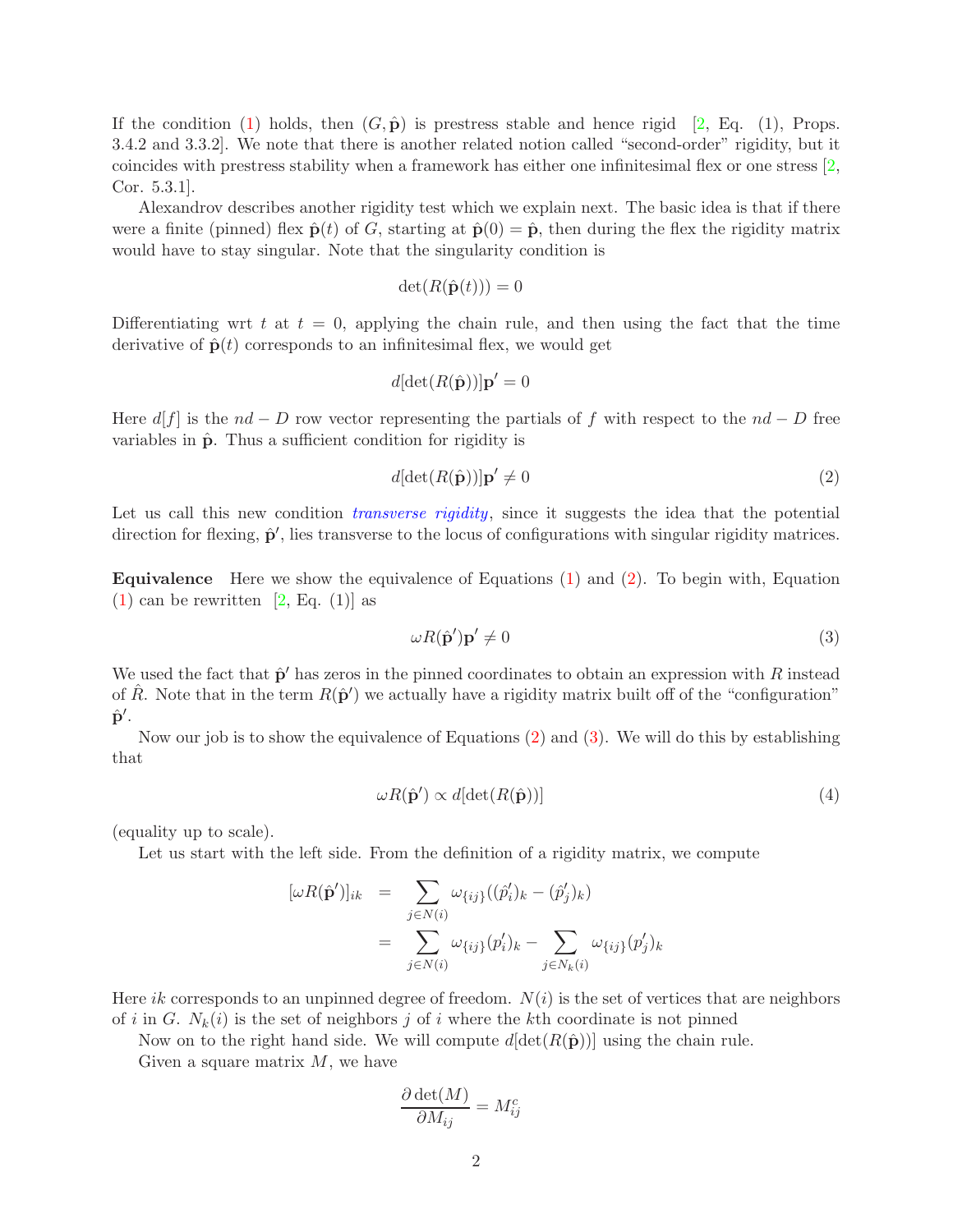where  $M^c$  is the cofactor matrix of  $M$ .

Given a square matrix  $M$  of nullity 1, with a non-zero left kernel row vector  $l$  and a non-zero right kernel vector  $r$ , its cofactor matrix will be a rank-1 matrix with

<span id="page-2-0"></span>
$$
M^c \propto l^t r^t \tag{5}
$$

(This follows from the fact that  $M^tM^c = M^cM^t = det(M)I$ , and the fact that under our assumptions, there is at least one non-zero cofactor).

To complete the chain rule, we see how each entry of  $R(\hat{\mathbf{p}})$  changes with changes in  $\hat{\mathbf{p}}$  giving us

$$
[d[\det(R(\hat{\mathbf{p}}))]]_{ik} = \sum_{j \in N(i)} (R(\hat{\mathbf{p}})^c)_{ik}^{\{ij\}} - \sum_{j \in N_k(i)} (R(\hat{\mathbf{p}})^c)_{jk}^{\{ij\}}
$$

Like above, *ik* corresponds to an unpinned degree of freedom.

Using the fact that  $\omega$  is the left kernel of  $R(\hat{\mathbf{p}})$  and  $\mathbf{p}'$  is its right kernel, together with Equation  $(5)$ , this gives us

$$
[d[\det(R(\hat{\mathbf{p}}))]]_{ik} = \alpha \left[ \sum_{j \in N(i)} \omega_{\{ij\}}(p'_i)_k - \sum_{j \in N_k(i)} \omega_{\{ij\}}(p'_j)_k \right]
$$

where  $\alpha$  is a global scale, proving the equivalence.

**Generalizations** In the previous section, we looked at the case of an isostatic graph with  $m =$  $nd - D$  edges, that was generically rigid but had one infinitesimal flex at  $\hat{p}$ . What about other scenarios?

Let us first consider a generically rigid graph with more edges, say  $m = nd-D+1$ , (hyperstatic), and a framework  $\hat{\mathbf{p}}$  that has one (pinned) infinitesimal flex  $\mathbf{p}'$ . In this case the pinned rigidity matrix has one more row than column, and  $R(\hat{\mathbf{p}})$  will have a two dimensional space S of stresses. In this case, the prestress stability certificate is the existence of an  $\omega \in S$  such that Equation [3](#page-1-1) is satisfied. To search for such a certificate, it is sufficient to check a basis of S.

Likewise, for a transversality test, we would look at all of the square matrices obtained by dropping one row from the pinned  $R(\hat{\mathbf{p}})$  and certify that there is at least one such square case where we find tranversality, a-la Equation [\(2\)](#page-1-0). Similar to last section, this can be seen as equivalent to finding a prestress stability certificate that based on a stress that has a zero entry on the edge corresponding to the dropped row. Note, that by dropping each row from the rigidity matrix, we are also certain to find a basis for the stress space S.

Next let us go back to an isostatic graph, where  $m = nd - D$ , but now suppose that the rank of  $R(\hat{\mathbf{p}}) = nd - D - 2$ , ie it has two non-trivial flexes, and two stresses. In this case, there is still a well defined notion of a prestress stability test. Indeed in this case there is also a distinct notion of a second-order rigidity test. Notably, in this case,  $(R(\mathbf{p}))^c$  will be the all zero matrix, thus  $d[\det(R(\hat{\mathbf{p}}))] = 0$  and so the transverse rigidity test of Equation [\(2\)](#page-1-0) will always fail!

Finally, prestress stability and second order rigidity can be used to certify the rigidity of some framework  $(G, \hat{\mathbf{p}})$  where G is generically flexible (say hypostatic). It does not appear the transverse rigidity has any role in this setting, as  $(G, \hat{\mathbf{p}})$  must always be infinitesimally flexible.

In summary, when G is generically rigid, and  $(G, \hat{\mathbf{p}})$  has one infinitesimal flex, then transverse rigidity is equivalent to prestress stability. In all other cases, transverse rigidity never holds.